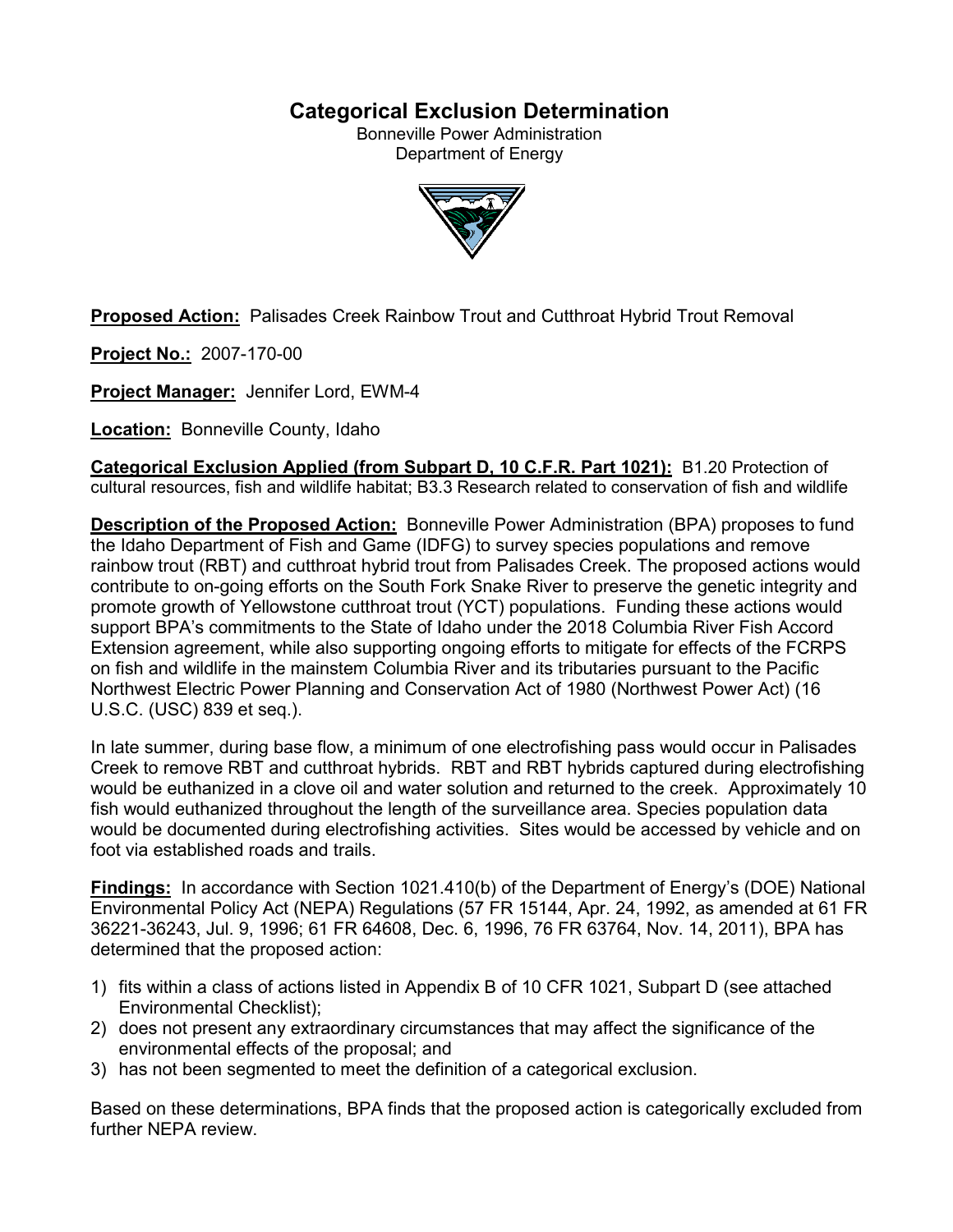*/s/ Lindsey Arotin* Lindsey Arotin Environmental Protection Specialist

Concur:

*/s/ Sarah T. Biegel February 3, 2022* Sarah T. Biegel Date NEPA Compliance Officer

Attachment(s): Environmental Checklist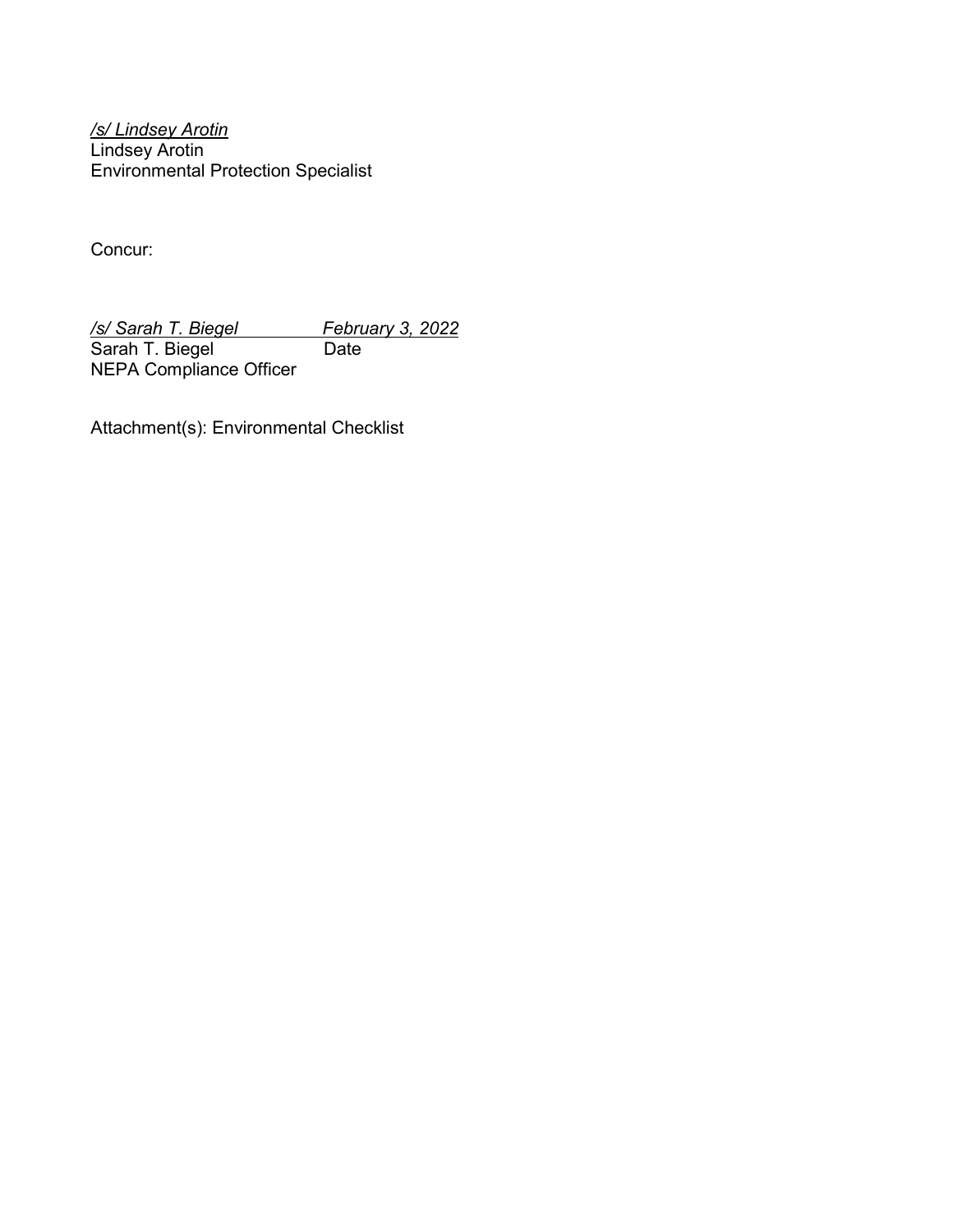# **Categorical Exclusion Environmental Checklist**

This checklist documents environmental considerations for the proposed project and explains why the project would not have the potential to cause significant impacts on environmentally sensitive resources and would meet other integral elements of the applied categorical exclusion.

**Proposed Action**: Palisades Creek Rainbow Trout and Cutthroat Hybrid Trout Removal

## **Project Site Description**

The South Fork Snake River tributary, Palisades Creek, is located in Bonneville County, Idaho in the Swan Valley. The majority of Palisades Creek runs through Caribou-Targhee National Forest , and portions of the lower 2 miles are located on private property. Bonneville County is surrounded by mountains, forest, and farmland with elevations ranging from 5,000 - 9,000 feet.

## **Evaluation of Potential Impacts to Environmental Resources**

## **1. Historic and Cultural Resources**

Potential for Significance: No

Notes: BPA CR Project No.: ID 2022 011

## **2. Geology and Soils**

Potential for Significance: No

Explanation: No ground disturbance would occur as a result of surveying, electrofishing, and fish removal activities. Impact to geology and soils would be temporary and minor causing little to no effect. All sites are accessible by vehicle and have well-defined parking and maintenance areas.

## **3. Plants (including Federal/state special-status species and habitats)**

Potential for Significance: No

Explanation: No ground or intentional vegetation disturbances would be associated with surveillance, electrofishing, or fish removal activities. Clove oil used in the euthanizing solution has potential to adversely impact vegetation. Clove oil would be used in low concentrations and care would be taken to prevent contact with vegetation. Temporary vegetation disturbances could occur as a result of human presence. No known ESA-listed, state-listed, sensitive, or special-status plant species are known to exist at the activity sites.

## **4. Wildlife (including Federal/state special-status species and habitats)**

Potential for Significance: No

Explanation: BPA determined the proposed activities would have no potential to cause effects to historic properties on December 20, 2021. The proposed activities would not result in ground disturbance that could potentially impact archaeological resources. No modifications to existing historic built resources are proposed.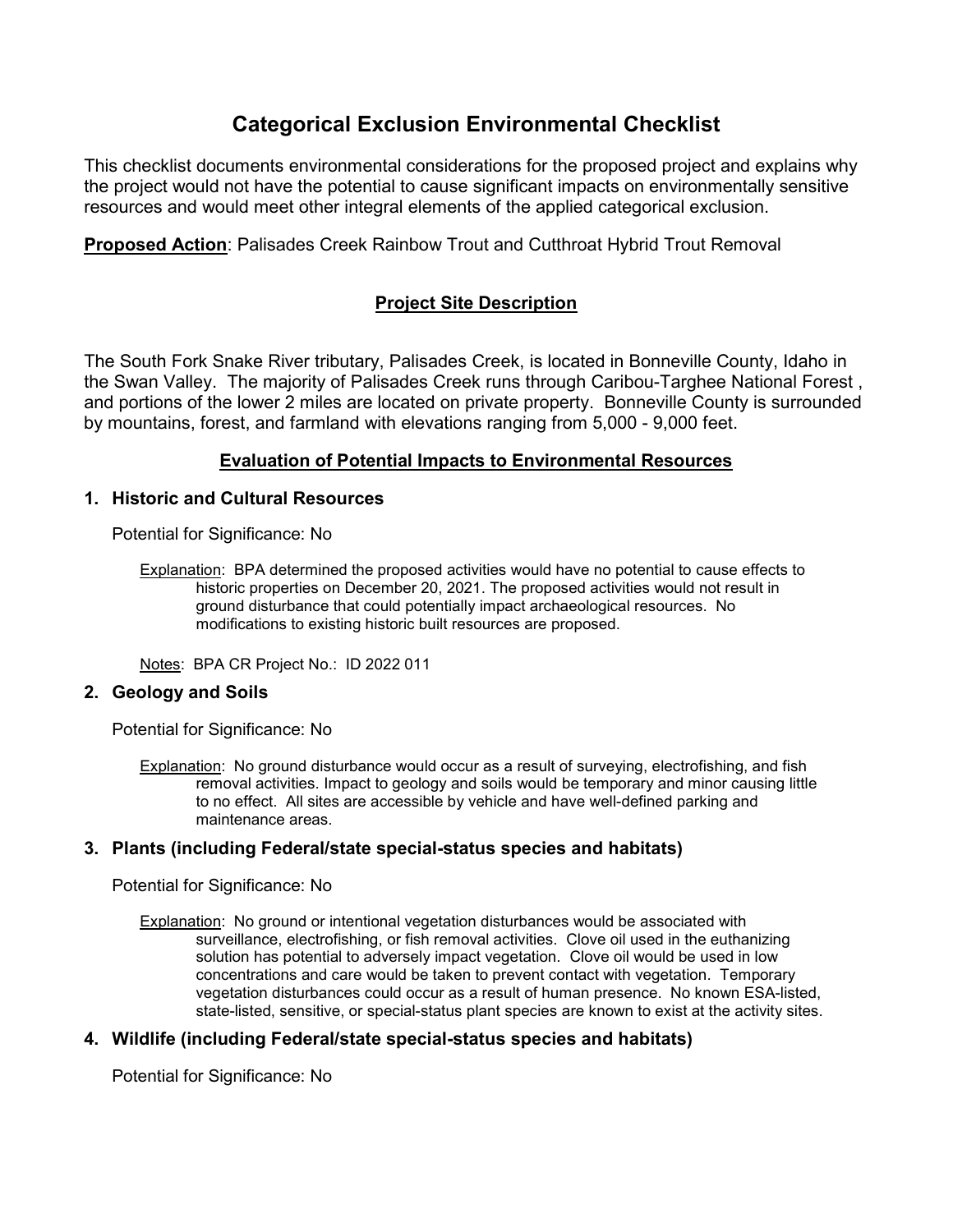Explanation: The project activities may cause minor, temporary disturbance to wildlife due to increased noise and vehicle traffic, and human presence. Euthanized fish disposed of in the stream could potentially be consumed by surrounding wildlife. The clove oil used to euthanize fish has a low toxicity, low potential of bioaccumulation, and would be used in low doses. Clove oil would not have a significant adverse impact to surrounding wildlife. No ESA-listed, state-listed, sensitive wildlife species, or designated critical habitat are known to exist in activity locations.

## **5. Water Bodies, Floodplains, and Fish (including Federal/state special-status species, ESUs, and habitats)**

Potential for Significance: No

Explanation: Proposed electrofishing and fish surveillance would have minor and/or temporary effects to water bodies and fish; such as increased turbidity, aquatic habitat disturbances, and increased physiological stress to aquatic life. Only rainbow trout and cutthroat hybrid trout would be handled and euthanized. Clove oil used in the euthanizing solution has a low toxicity; is not persistent in the environment; has low bioaccumulation potential; and poses no significant risk to aquatic environments in low concentrations.. There would be no permanent adverse physical changes to water bodies or floodplains resulting from the proposed actions. Activities with potential to effect aquatic life are part of an effort to restore the YCT, a special-status species within Idaho. There are no Endangered Species Act (ESA)-listed fish or other special-status species or associated habitats known to exist within or near the project site.

#### Notes:

.

 $\circ$  IDFG would adhere to all applicable terms and conditions identified in the following state collection permit: USFS Special Use Permit, Authorization ID: PAL80

#### **6. Wetlands**

Potential for Significance: No

Explanation: No ground-disturbing activities are proposed; thus, the action does not have the potential to impact wetlands.

#### **7. Groundwater and Aquifers**

Potential for Significance: No

Explanation: The proposed action does not have the potential to impact groundwater.

#### **8. Land Use and Specially-Designated Areas**

Potential for Significance: No

Explanation: The proposed action would not impact or change land use.

#### **9. Visual Quality**

Potential for Significance: No

**Explanation: Existing visual quality of the area would not be altered.**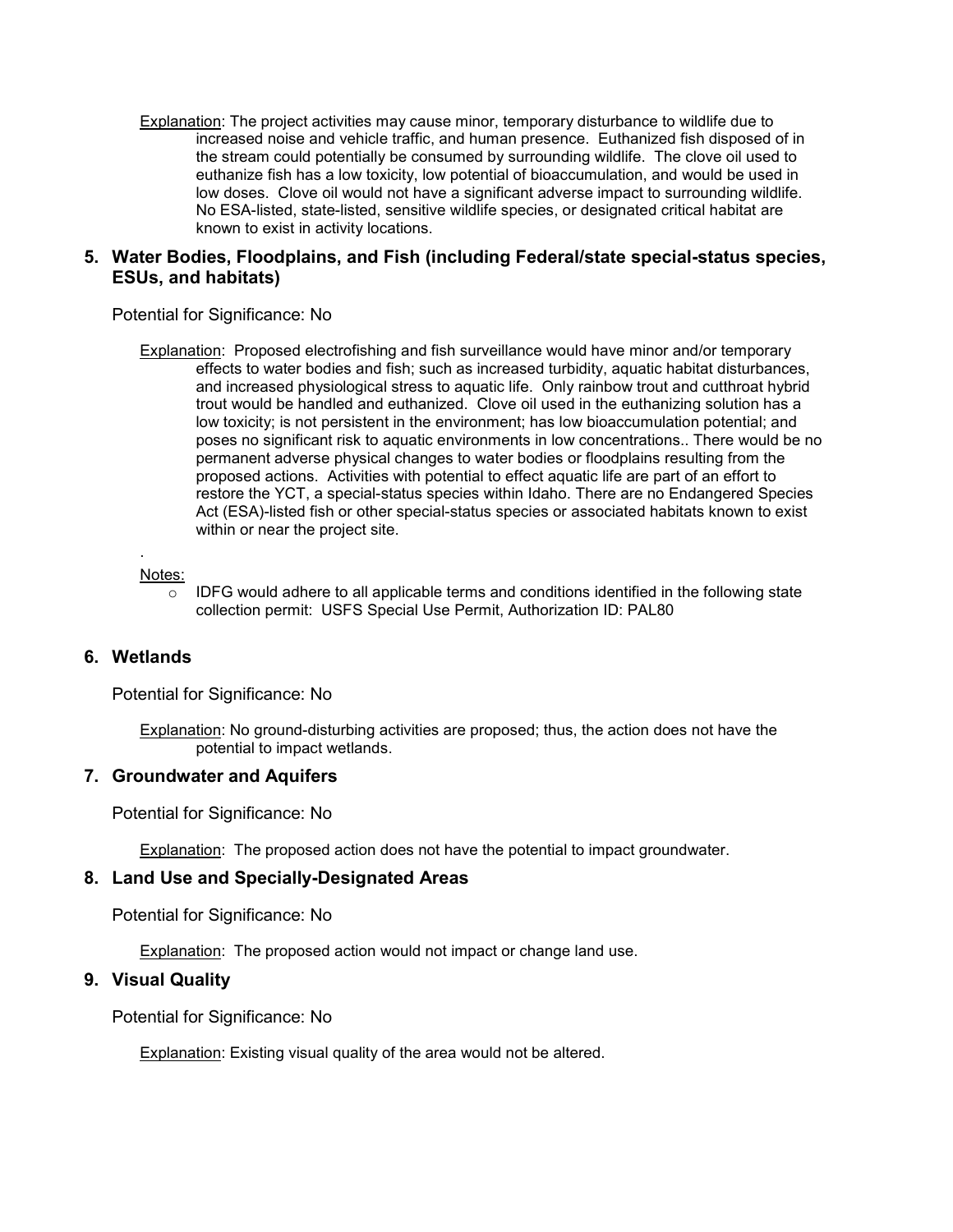### **10. Air Quality**

Potential for Significance: No

Explanation: A small increase in emissions would occur from vehicles accessing the project sites. However, this increase would be very minor and short term.

## **11. Noise**

Potential for Significance: No

Explanation: The proposed activities would generate minor, temporary increases in noise due to vehicle traffic and human presence during project activities.

#### **12. Human Health and Safety**

Potential for Significance: No

Explanation: Workers carrying out surveillance, electrofishing, and fish removal activities are trained in proper techniques. Clove oil used in the fish euthanizing solution has low potential to cause health effects and would be used in small qualities. This activity is not considered hazardous nor does it result in any health or safety risks to the general public.

## **Evaluation of Other Integral Elements**

The proposed project would also meet conditions that are integral elements of the categorical exclusion. The project would not:

**Threaten a violation of applicable statutory, regulatory, or permit requirements for environment, safety, and health, or similar requirements of DOE or Executive Orders.**

Explanation: N/A

**Require siting and construction or major expansion of waste storage, disposal, recovery, or treatment facilities (including incinerators) that are not otherwise categorically excluded.**

Explanation: N/A

**Disturb hazardous substances, pollutants, contaminants, or CERCLA excluded petroleum and natural gas products that preexist in the environment such that there would be uncontrolled or unpermitted releases.**

Explanation: N/A

**Involve genetically engineered organisms, synthetic biology, governmentally designated noxious weeds, or invasive species, unless the proposed activity would be contained or confined in a manner designed and operated to prevent unauthorized release into the environment and conducted in accordance with applicable requirements, such as those of the Department of Agriculture, the Environmental Protection Agency, and the National Institutes of Health.**